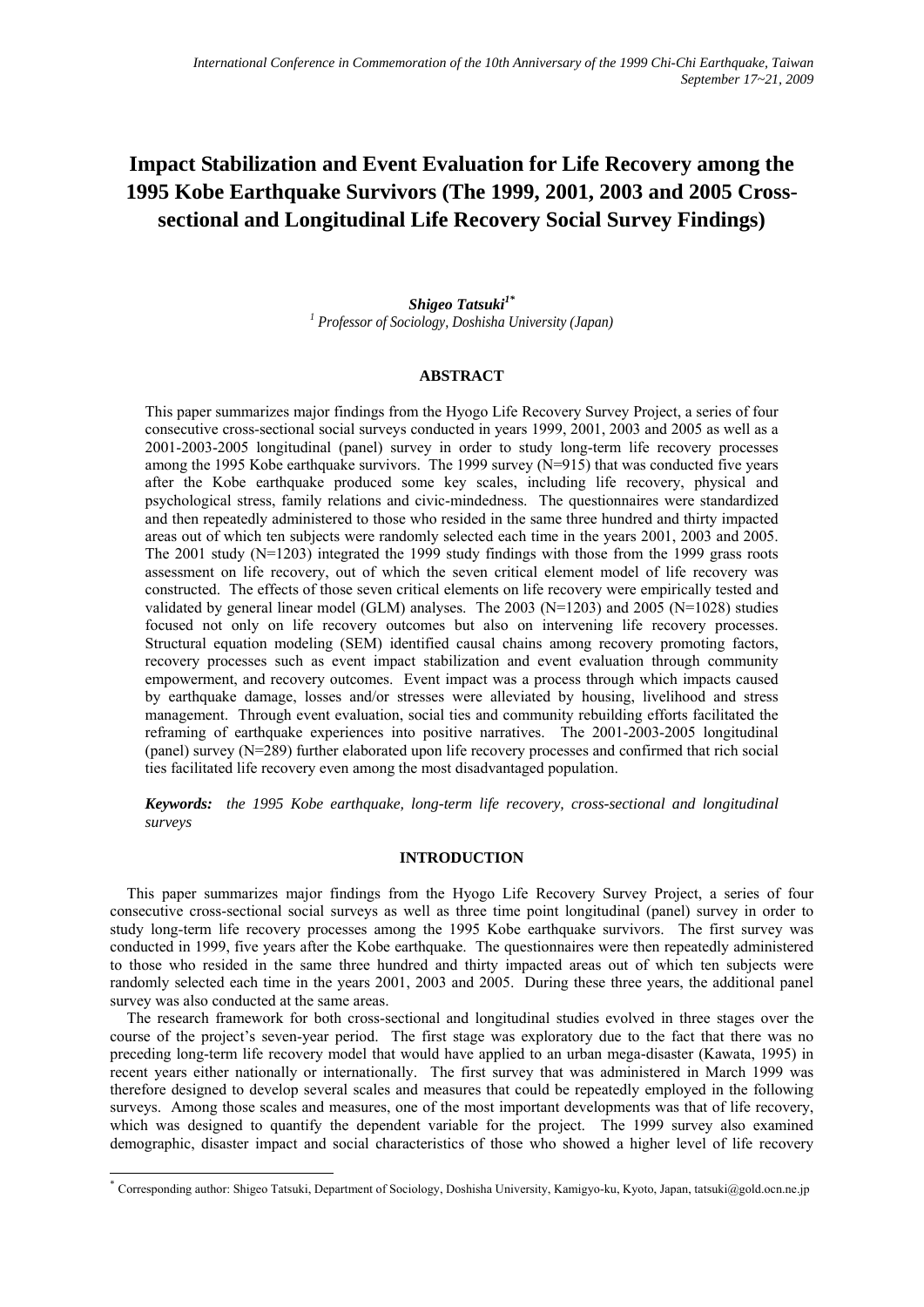(Tatsuki & Hayashi, 2000). The second stage integrated the findings from the 1999 study as well as those from the grass roots assessment workshop on life recovery conducted in the summer of 1999 (Tatsuki & Hayashi, 2001). Based on those findings, the seven critical element model of life recovery was constructed. The model guided research framework building for the 2001 Hyogo Life Recovery Survey. The third stage refined the research strategy that was then employed in the 2003 and 2005 surveys. Those two surveys paid attention not only to life recovery outcomes but also to intervening life recovery process variables. The 2003 survey resulted in the construction of the long-term life recovery process and outcome model from a mega-disaster (Tatsuki et al, 2004). The 2005 survey along side with the 2001-2003-2005 panel survey (Kuromiya, Tatsuki, Hayashi, Noda, Tamura, & Kimura, 2006) confirmed, in general, both internal and external validity of the final life recovery process and outcome model.

# **THE 1999 STUDY**

The 1999 Hyogo Life Recovery Survey aimed to identify determinants of the changes of residence and life reconstruction among the 1995 Kobe earthquake victims(Tatsuki & Hayashi, 2000). Based on findings from the preceding ethnographic research (Aono, Tanaka, Hayashi, Shigekawa, & Miyano, 1998), the questionnaire was designed to inquire about residence location, source of help, sense of civic-mindedness and family relations at the 10th, 100th, and 1000th hour as well as at the six months point after the onset of the earthquake. These time points were considered to correspond with critical boundaries, which segmented phases of the disaster victims' behavior.

## *A. Method*

The 1999 study was the first attempt to construct standardized measures of life recovery, physical and mental stress, civic-mindedness and family relations. Those scales were to be repeatedly used in the following three surveys. 2,500 In-Hyogo residents were sampled from 250 randomly selected points with a seismic intensity of 7 and/or with a more than two month cut-off from the city gas supply. For comparative purpose, 800 Out-of-Hyogo residents were randomly selected from the subscribers' list for a Hyogo Government newsletter aimed at Out-of-Hyogo residing earthquake victims. 3,300 questionnaires were mailed at the beginning of March 1999 and 993 (683 In-Hyogo and 313 Out-of-Hyogo) questionnaires were returned by the end of March. 915 responses (623 or 25.7 % from In-Hyogo and 292 or 37.1% from Out-of-Hyogo residents) were valid.

## *B. Results*

*1) Standardized scales constructed:* Life recovery scale is a 14 item 5-point Likert scale. It asks subjective evaluations of life fulfillment compared with pre-earthquake days, life satisfaction and future prospects. Principal component analysis revealed that all 14 items loaded high on the first principal axe, suggesting that they constituted a unidimensional scale which could be repeatedly used for the following surveys.

Physical and psychological stress scale consists of six physical and six psychological stress items. They were selected from a total of 111 stress symptom items that were parts of the 1995 Japan Red Cross Stress Study (Hayashi, Nishio, Sugawara, Monma, Kohno, Makishima, Numata, & Nemoto, 1996). Factor analysis with a varimax rotation of these twelve items in the original Japan Red Cross Study data showed a clear two factor simplex structure. The 1999 study confirmed the same simplex structure, i.e., the mental stress items loaded high on the first factor and the physiological stress items on the second factor. These two stress scales were also supported for repeated use in the following studies.

In order to identify basic dimensions of civic-mindedness, twenty trichotomous questions were asked. A Dual Scaling analysis (Nishisato, 1980) was conducted to responses to these questions. The most dominant solution was a pattern of "cannot decide either" and the second and the third response patterns were used for further analyses. The second solution differentiated community solidarity/cooperation and non-cooperation orientations. Meanwhile, the third solution differentiated external/societal-criterion-based and self-governance valuations. Responses from the self-governance and community solidarity items were added and scores were obtained respectively.

*2) A rise of civic-mindedness:* Figure 1 indicates that both self-governance (left graph) and community solidarity (right graph) scores increased from pre- to post-earthquake time. The adaptive nature of their changed worldview on society was further elaborated in Figure 2, which shows that those who reported high civicmindedness (a sum of the self-governance and community solidarity scores) at post-earthquake time tended to be better-recovered from the disaster (left graph) and less stressed (right graph) than those who reported low civicmindedness. These findings suggest that the earthquake disaster experiences caused among many survivors a change in their internal value system, that they constructed a new civic-minded worldview as a result of adaptation to a new environment, and that these changes in civic-mindedness were responsible for elevating both their subjective evaluation of life recovery and their coping with the current life stressors (Tatsuki & Hayashi, 2000).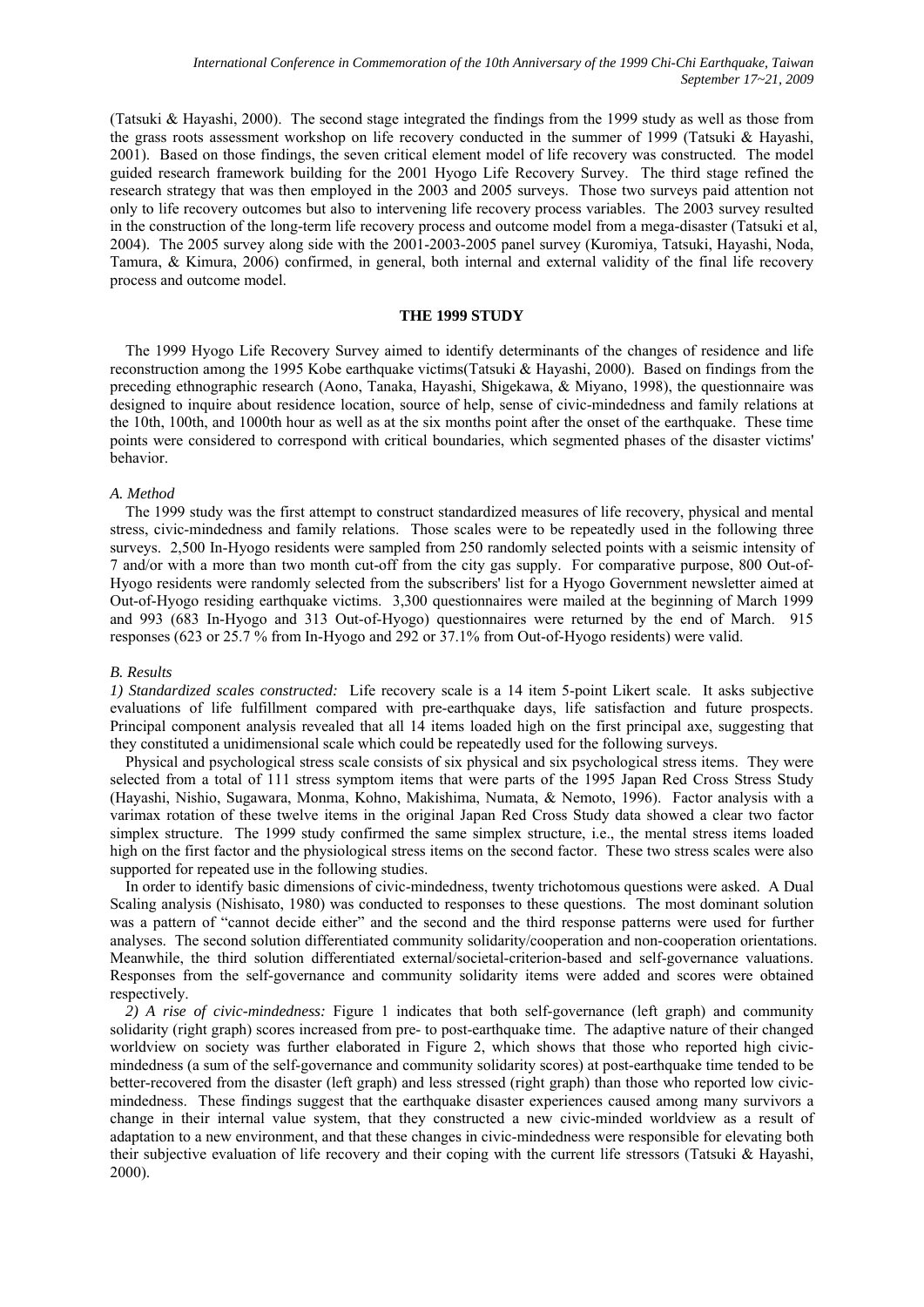*International Conference in Commemoration of the 10th Anniversary of the 1999 Chi-Chi Earthquake, Taiwan September 17~21, 2009* 



## **THE 2001 STUDY**

The research frame development for the 2001 study was guided by the preceding 1999 study results and also by those findings that were obtained through a series of grass roots stakeholder assessment workshops on life recovery that were conducted during the summer of 1999 (Kobe City Research Committee on Disaster Recovery, 2000; Tatsuki and Hayashi, 2001). The aim of the assessment was to identify major factors that determine life recovery among those who experienced damages and losses during and after the 1995 Kobe earthquake. Residents from all of Kobe's nine wards and three special interest groups provided their assessments concerning life recovery at grass roots workshop sessions. This yielded 1,623 opinion cards which were taken back to the laboratory and conceptual clustering was attempted. In the end, seven mutually exclusive super-categories were formed. They were housing, social ties, community rebuilding, physical and mental health, preparedness, economic and financial situation, and relation to government. The 2001 study aimed to develop valid and reliable scales for the seven critical life recovery elements and to examine their impacts upon levels of life recovery.

#### *A. Method*

Table 1 summarizes both life recovery and seven critical element variables and corresponding scales that were included in the 2001 study questionnaire. 10 earthquake survivors over the age of 20 were randomly sampled from each of the same 250 research points as the 1999 study as well as from the 80 extra points in the Northern and Western wards of Kobe. Those two were not surveyed in the previous 1999 survey due to the less severe direct earthquake damage. In order to validate grass roots workshop results that were obtained from all 9 wards in Kobe, the remaining two wards were included in the 2001 study. Altogether, 3,300 questionnaires were sent by mail in January of 2001 and 1,203 valid responses were returned (36.5%).

| Table 1. Overview of the independent and dependent variables scales |                                                                                  |  |  |  |  |
|---------------------------------------------------------------------|----------------------------------------------------------------------------------|--|--|--|--|
| Scale                                                               | Description                                                                      |  |  |  |  |
| Housing                                                             | Relocation due to the earthquake                                                 |  |  |  |  |
| Social Ties                                                         | Self-Governance, Community Solidarity, Community Participation, Social Trust,    |  |  |  |  |
| Community Rebuilding                                                | Awareness of Urban Commons                                                       |  |  |  |  |
| Physical and Psychological Health                                   | Physical and Mental Stress Symptom Checklist, General Health Practices Index     |  |  |  |  |
| Preparedness                                                        | Awareness/Preparedness for the next major earthquake                             |  |  |  |  |
| Economic/Financial Situation                                        | Increase/Decrease in Household Income, Expenditure, and Savings                  |  |  |  |  |
| Relation to Government                                              | Patemalistic. Liberal, and Communitarian Views of Government, Willingness to Pay |  |  |  |  |
| Life Recovery                                                       | Life fulfillment, Life satisfaction, One year prospect                           |  |  |  |  |
| Social Desirability                                                 | MMPI Lie Scale                                                                   |  |  |  |  |

The predictor variables in the 2001 study included earthquake hazard, demographic variables and seven critical elements. Their effects on life recovery scores were examined. The 2001 study conducted a general linear model or GLM analysis to examine which variables or what combinations of variables best predicted the level of life recovery outcome among the impacted citizens. Table 2 shows the analysis results.

### *B. Results*

As for the critical elements that were identified by the 1999 Kobe grass root assessment workshops, all components were entered into the GLM model. All of the seven critical components turned out to show significant main effects on life recovery. The effects of critical elements on life recovery were described in the following paragraphs.

*1) Housing:* Whether one experienced house relocation due to the earthquake was used as a measure for housing. House relocation showed a tendency  $(F_{1, 1202} = 4.242, p < 10)$  that lowered life recovery scores.

*2) Social Ties:* Social ties component was measured by a) civic-mindedness scale, b) community participation scale, c) social trust scale and d) family functioning (i.e., adaptability and cohesion) scales. All variables designated to social ties showed moderate to strong effects on life recovery. Those include a sense of civicmindedness that consists of self-governance ( $F_{1, 1202}$ =4.117, p<05) and community solidarity ( $F_{1, 1202}$ =5.439, p<.05), the degree of actual community participation (F<sub>1, 1202</sub>=8.781, p<.01) and social trust (F<sub>1, 1202</sub>=14.456, p<.01). Family system as measured by family cohesion and adaptability was also found to facilitate life recovery. Those whose family cohesion was characterized by moderate levels of family cohesion ( $F_{3, 1202}=8.195$ ,  $p<.01$ ) and family adaptability (F<sub>3, 1202</sub>=4.199,  $p<.01$ ) reported a higher level of life recovery.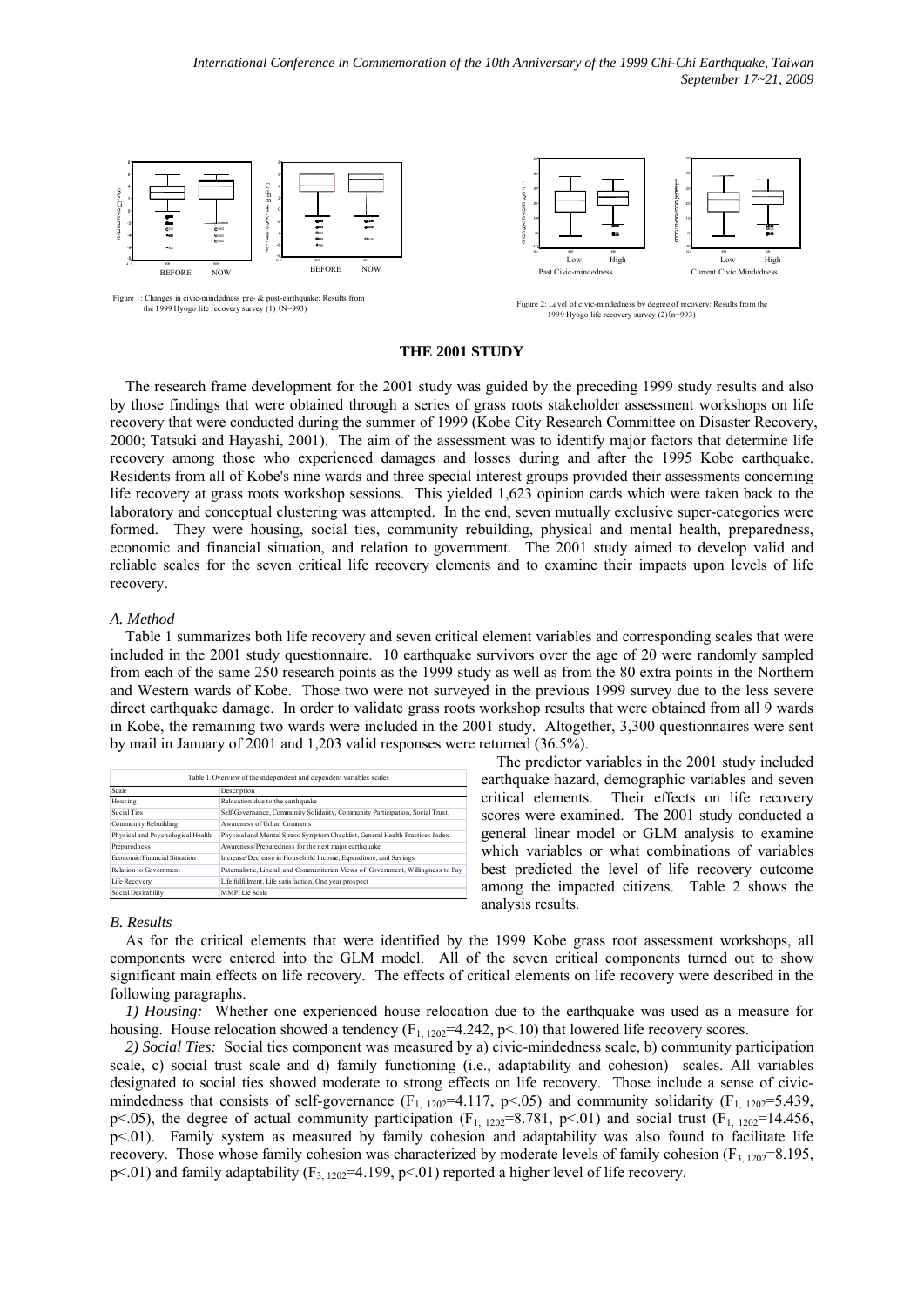*3) Community rebuilding:* One cannot sense a recovery of everyday life in no man's land. It was hypothesized that recovery of everyday life was partly attributed to by an increased sense of stake-holdership to local urban commons. A sense of stake-holdership would increase people's involvement in community affairs and thus would help increase a sense of normalcy in community life. GLM analysis results supported this hypothesis and showed a tendency that the more one was aware of the urban commons, the better one was

| Source of Variance                               | Type III SS | df                      | MS     | F value                | p  | partial n <sup>2</sup> |
|--------------------------------------------------|-------------|-------------------------|--------|------------------------|----|------------------------|
| Corrected Model                                  | 702.311     | 293                     | 2.397  | $4.360$ ***            |    | 0.584                  |
| Intercept                                        | 0.000       | $\mathbf{1}$            | 0.000  | $0.001$ n.s.           |    | 0.000                  |
| Damage                                           |             |                         |        |                        |    |                        |
| House Damage                                     | 0.955       | $\overline{3}$          | 0.318  | $0.579$ n.s.           |    | 0.002                  |
| Furniture Damage                                 | 2.116       | 9                       | 0.235  | $0.428$ n.s.           |    | 0.004                  |
| Economic Damage                                  | 2.736       | $\overline{4}$          | 0.684  | $1.244$ n.s.           |    | 0.005                  |
| Demography                                       |             |                         |        |                        |    |                        |
| Locality                                         | 7.817       | 16                      | 0.489  | $0.889$ n.s.           |    | 0.015                  |
| Locality*Economic Damage                         | 81.829      | 119                     | 0.688  | $1.251$ **             |    | 0.141                  |
| Sex                                              | 0.984       | 1                       | 0.984  | $1.790$ n.s.           |    | 0.002                  |
| Generation                                       | 15.848      | $\overline{2}$          | 7.924  | $14.415$ ***           |    | 0.031                  |
| Occupation                                       | 16.149      | $\overline{9}$          | 1.794  | $3.264$ ***            |    | 0.031                  |
| House Damage*Sex                                 | 4.222       | 3                       | 1.407  | 2.560                  | ×  | 0.008                  |
| House Damage*Generation*Occupation               | 69.058      | 86                      | 0.803  | $1.461$ ***            |    | 0.121                  |
| <b><i>DHousing</i></b>                           |             |                         |        |                        |    |                        |
| Relocation Experience                            | 2.332       | 1                       | 2.332  | 4.242                  | \$ | 0.005                  |
| 2 Social Ties                                    |             |                         |        |                        |    |                        |
| Family Cohesion                                  | 13.515      | $\overline{3}$          | 4.505  | $8.195$ ***            |    | 0.026                  |
|                                                  | 6.925       | $\overline{3}$          | 2.308  | $4199$ ***             |    | 0.014                  |
| Family Adaptability<br>Self Governance           | 2.263       | $\mathbf{1}$            | 2.263  | $4.117$ **             |    | 0.005                  |
|                                                  | 2.990       | $\mathbf{1}$            | 2.990  | $5.439$ **             |    | 0.006                  |
| Community Solidarity                             | 4.827       | $\mathbf{1}$            | 4827   | $8.781$ ***            |    | 0.010                  |
| Community Activity Participation<br>Social Trust | 7.947       | $\mathbf{1}$            | 7.947  | $14.456$ ***           |    | 0.016                  |
|                                                  |             |                         |        |                        |    |                        |
| 3)Community Rebuilding<br>Urban Common s         | 2.025       | $\mathbf{1}$            | 2.025  | $3.684$ *              |    | 0.004                  |
| 4 Physical and Mental Stress                     |             |                         |        |                        |    |                        |
|                                                  | 1.114       | 3                       | 0.371  | $0.676$ n.s.           |    | 0.002                  |
| <b>Physical Stress</b><br>Psychological Stress   | 57.008      | $\overline{3}$          | 19.003 | $34.568$ ***           |    | 0.102                  |
| Physical * Psychological Stress                  | 17.631      | 8                       | 2.204  | $4.009$ <sup>***</sup> |    | 0.034                  |
| General Health Practice                          | 7.306       | $\mathbf{1}$            | 7.306  | $13.291$ ***           |    | 0.014                  |
| 5 Preparedness                                   |             |                         |        |                        |    |                        |
| Future Earthquake Damage                         | 3.581       | $\mathbf{1}$            | 3.581  | $6.515$ ***            |    | 0.007                  |
| 6 Economic/Financial Situation                   |             |                         |        |                        |    |                        |
| Income                                           | 17.437      | 3                       | 5.812  | $10.573$ ***           |    | 0.034                  |
| Savings                                          | 2.473       | $\overline{\mathbf{3}}$ | 0.824  | $1.499$ n.s.           |    | 0.005                  |
| Expenditure                                      | 2.928       | $\overline{\mathbf{3}}$ | 0.976  | $1.776$ n.s.           |    | 0.006                  |
| (7) Relation to Government                       |             |                         |        |                        |    |                        |
| Communitarianism                                 | 1.420       | $\mathbf{1}$            | 1.420  | $2.584$ n.s.           |    | 0.003                  |
| Willingness to Pay                               | 4.291       | $\mathbf{1}$            | 4.291  | $7.806$ ***            |    | 0.009                  |
| Communitarianism*WTP                             | 1.909       | $\mathbf{1}$            | 1.909  | $3.472$ *              |    | 0.004                  |
| Social Desirability Bias                         | 2.041       | $\mathbf{1}$            | 2.041  | $3.712$ *              |    | 0.004                  |
| Error                                            | 501.598     | 910                     | 0.551  |                        |    |                        |
|                                                  | 1202        |                         |        |                        |    |                        |
| Total                                            |             | 1203                    |        |                        |    |                        |

recovered  $(F_{1,1202}=3.684, p<.10)$ .

*4) Physical and Psychological Health:* In order to detect non-linear relations between stress and life recovery, both stress scores were categorized into four ordered categories using quantiles. Psychological stress was a very strong linear predictor of life recovery  $(F_{3, 1202} = 34.568, p < 01)$ . It turned out to be the single most influential predictors of life recovery among all the predictors. The GLM model as presented in table 2 accounted for 58.4% of the total variance, one sixth of which was accounted for by the psychological stress (partial  $\eta^2$  = .102). Meanwhile, physical stress was found not to have a statistically significant impact upon life recovery  $(F_{3,1202}=0.676, n.s.).$  General linear model analyses, however, revealed that there was a significant physical-by-mental stress interaction  $(F_{8.1202} = 4.009, p \le 01)$ . For those whose psychological stress were very low or moderately low, it turned out that a moderate level of physical stress further facilitated sense of life recovery. Finally the degree of general health practices was a significant predictor of life recovery  $(F<sub>1.1202</sub>=13.291, p<.01).$ 

*5) Preparedness.* On the contrary to the hypothesis expectation, it was found that the

pessimistic expectation on the future disaster (the higher expectation of personal injuries, death of significant others, serious damages on housing, income and assets, the longer recovery time, and the wider damages on public facilities and community relations) was significantly associated with lower level of life recovery among the studied subjects ( $F_{1,1202}$ =6.515, p<.01).

*6) Economic and financial situation:* Subjects were asked to compare between the pre-earthquake and current levels of household income, expenditure and savings. Results showed that changes in income was a significant predictor of life recovery  $F_{3,1202}=10.573$ , p<01). The better off one was in terms of income, the better recovery he or she reported. Saving and expenditure, on the other hand, did not predict life recovery.

*7) Relation to government:* GLM analyses revealed that communitarian subscale had a only weak effect on life recovery  $(F_{1, 1202} = 2.584, n.s., p = .105)$ . On the contrary, six item Willingness-to-Pay (WTP) Scale for community affairs (Cronbach's alpha was .899) was a significant predictor of life recovery. Those who are willing to pay more money and time for community affairs were found to be better recovered  $(F<sub>1, 1202</sub> = 7.806)$ , p<.01). Finally, a tendency of communitarinism and WTP interaction was found (F<sub>1, 1202</sub> = 3.472, p<.10), suggesting those who were communitarians tended to be extraordinarily generous in offering time and money for community affairs.

# **THE 2003 AND 2005 STUDY**

The 2003 and 2005 studies postulated life recovery as long-term, ongoing, and individual processes. Because of these postulations, the 2003 and 2005 studies separated three distinctively different types of variables. Firstly, those variables like seven critical elements that precipitated life recovery processes as well as the recovery outcomes were designated as independent variables. Secondly, recovery process variables were constructed as intervening variables that were influenced by independent variables on the one hand and also influenced the life recovery outcomes on the other. Thirdly, life recovery outcome measures were treated as dependent variables. The 2003 and 2005 studies employed a structural equation modeling (SEM) technique that explained causal chains among hazard and demographics, seven critical elements, life recovery processes and their outcomes as reported by the 1995 Kobe earthquake survivors (Tatsuki, Hayashi, Yamori, Noda, Tamura, & Kimura, 2004; Tatsuki, 2007).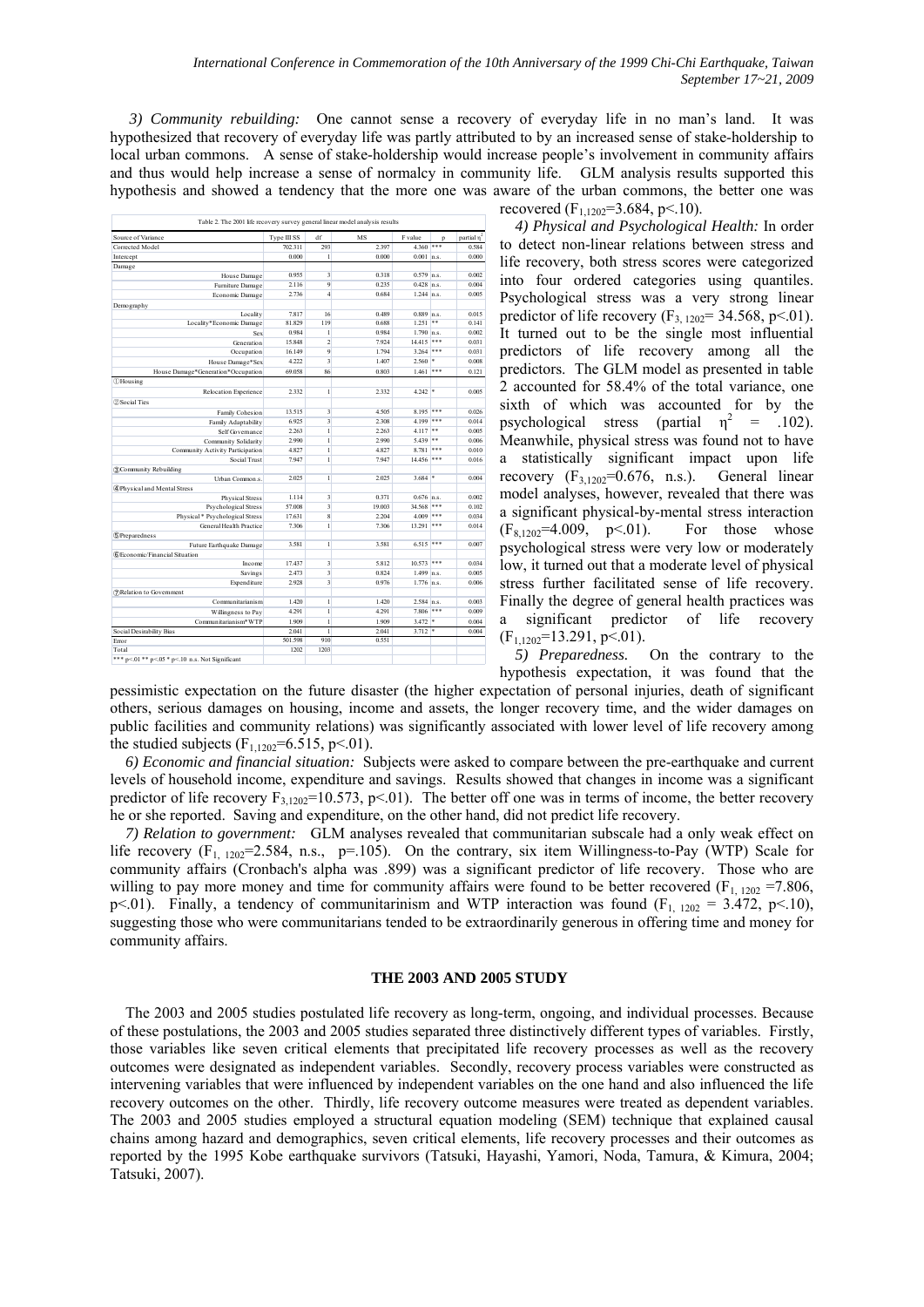#### *A. Method*

The population of the 2003 and 2005 studies was the same as the 2001 study, about 2.5 million people who resided in the areas that were hit hardest by the 1995 Kobe earthquake. This included residents in ten cities in the Kobe-Hanshin area as well as those on Awaji island. The identical 330 points were used. Two independent sets of ten residents over the age of twenty at each point, however, were randomly selected for each study. The 2003 and 2005 questionnaires were mailed in January of 2003 and 2005, respectively. The numbers of valid responses were 1,203 (36.5%) for the 2003 survey and 1,028 (31.2%) for the 2005 study.

Questionnaire items were divided into four categories, including socio-demographic and damage variables, seven critical life recovery element variables (Tatsuki and Hayashi, 2002), life recovery outcome variables, and life recovery process variables. The first three sets of variables were measured by the same scales as the 2001 study (see Table 1). Life recovery processes were measured from two perspectives, life recovery curve and life change appraisal perspectives. Life recovery curve perspective included such process variables as return to normalcy, struggle for meaning and retreat. Those for life change appraisal perspective were sense of sense of life change and life change directions.

#### *B. Results*

Figures 3 and 5 show the results of structural equation modeling (or SEM) of the 2003 and 2005 study data respectively. The results are summarized as path diagrams that signify causal directions (arrows) and their magnitude (standardized coefficients) among damage, seven critical elements, life recovery processes (i.e., event impact and evaluation) and outcome variables. The variables in squares are designated as observed measures that were obtained from the data, while those in oval shapes are latent variables or postulated constructs (e.g. seven critical elements) that explain high correlations among measures of the same construct. Both 2003 and 2005 studies demonstrated high overall fit between the model and the data; GFI=.924, AGFI=.905, RMSEA=.05 for the 2003 study and GFI=.934, AGFI=.921, RMSEA=.041 for the 2005 study. The estimated parameters or coefficients in both models were all statistically significant at the pre-established p<.05 level.

Figures 4 and 6 present bird's-eye view summaries of the 2003 and 2005 study results respectively by means of illustrating major causal relations among latent variables. Both studies supported that two different processes, damage alleviation and community empowerment, influenced life recovery outcomes.



Figure 3: The final SEM life recovery model for the 2003 study data



Figure 4: Bird's-eye view of life recovery process: The 2003 study results (N=1,203, Jan. 2003)



Figure 5: The final SEM life recovery model for the 2005 study data



Figure 6: Bird's-eye view of life recovery process: The 2005 study results (N=1,028, Jan. 2005)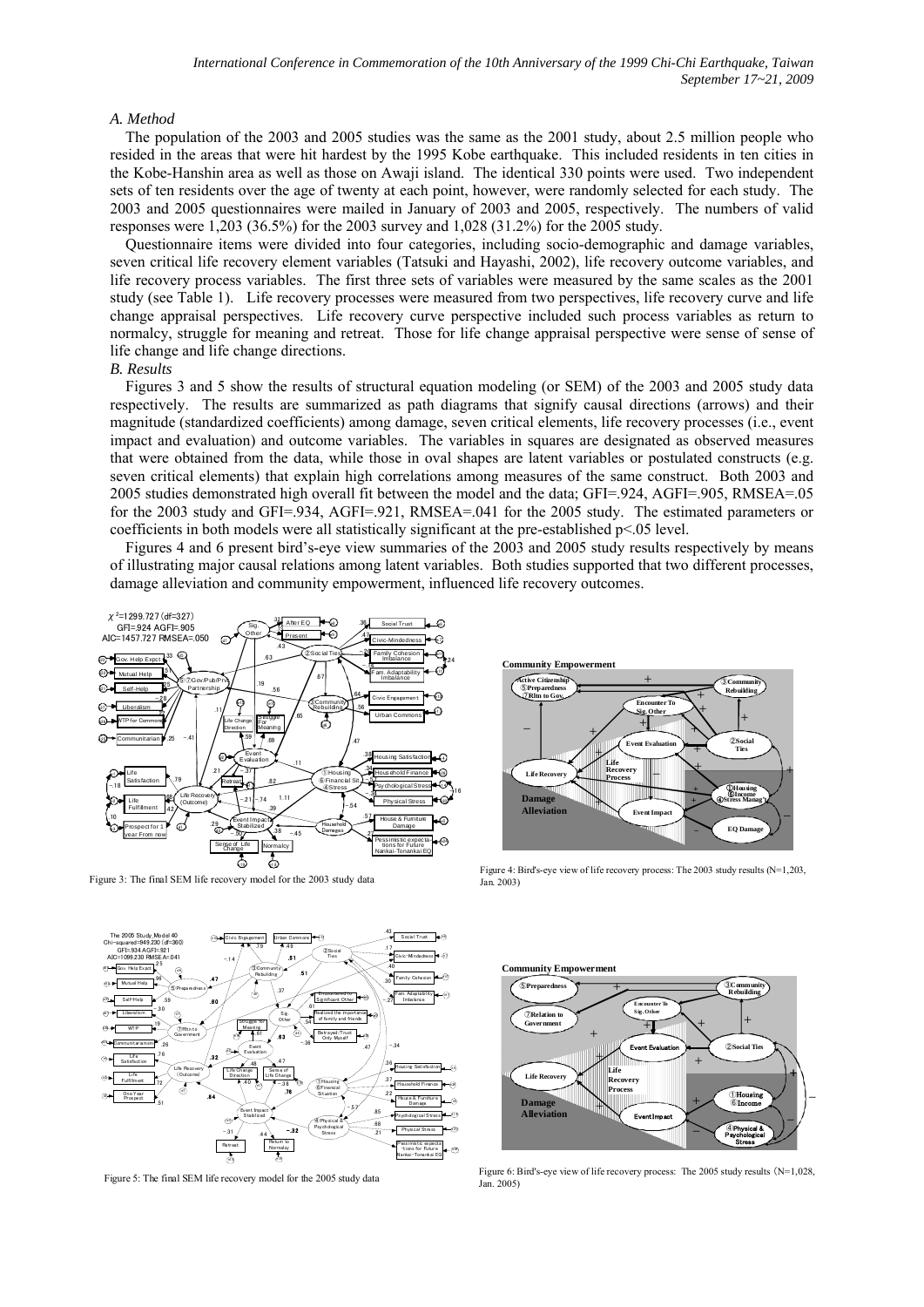*1) Impact Stabilization:* Structural equation modeling postulated a latent variable, event impact, as an intermediary process to alleviate the impact of damage and stress upon life recovery. In this process, life recovery was directly caused by the degree to which the event impact was stabilized (see Figures 6 and 8). The event impact was measured by such life recovery process variables as a sense of life no longer in transition, a sense of normalcy, and no need for retreat (see Figures 3 and 5).

In the 2003 study (Figures 3 and 4), the event impact stabilization was negatively influenced by the magnitude of household earthquake damages and positively influenced by improvements in those three critical elements as housing, financial situation, physical and psychological stress. In other words, when the improvements overweighed the damages, the event impact was stabilized. The stabilization eventually led to a sense of life recovery. The 2005 study (Figures 5 and 6) repeatedly supported the above causal path in general. A slight but worth noting difference, however, was observed: The event impact stabilization was determined only by the housing and financial situations on one hand and physical and psychological stress on the other. This was due to the fact that the direct 1995 earthquake hazard effect as measured by house, furniture or economic damages disappeared in the 2005 study. People were not suffering because they were hit by the earthquake that occurred ten years ago. Rather, people were suffering from such secondary effects as a lack of housing/financial adjustment and/or long lasting physical and psychological stress.

In 2003 study, life recovery was also directly influenced by the housing-finance-stress critical element latent variable. It also exerted an influence on the event evaluation that will be discussed in the below. It should be noted, however, that these direct effects failed to be confirmed in the 2005 study, suggesting that these effects were temporary and considered to be idiosyncratic to the 2003 study data.

*2) Event Evaluation:* Both 2003 and 2005 studies demonstrated that event evaluation, another construct postulated by SEM analyses, played an important intervening role in community empowerment process. This was another path that led to life recovery (see Figures 3 and 5). The two studies identified a common community empowerment path where a sense of life recovery was achieved through positive event evaluation. This was measured by such attempts and feelings as struggle for meaning (e.g., "I feel strongly that living a life has a meaning"), life change toward a positive direction and low need for retreat (see path diagram in Figures 4 and 5 in more detail). Social ties, as evidenced by high social trust, civic-mindedness and balanced family relationships, exerted an influence in such a way that one's evaluation of the earthquake experiences was reframed into positive narratives. The influence paths were both direct and indirect. The indirect paths were through empowering community building efforts and/or increasing opportunities to encounter significant other who provided social and psychological support for re-socialization to and reconstruction of the post-earthquake reality (Berger & Luckman, 1966; Mead, 1963).

## **THE 2001, 2003 AND 2005 HYOGO LIFE RECOVERY PANEL SURVEY STUDY**

Kuromiya, Tatsuki, Hayashi, Noda, Tamura, and Kimura (2006) reported the power of social capital upon life recovery using Hyogo Life Recovery Panel Survey Study data. The following section summarizes the major findings.

# *A. Method*

297 subjects responded to the panel survey questionnaires at three different time points, in January of the years 2001, 2003 and 2005. The respondents resided in the area where a seismic intensity of seven on the Japanese scale was recorded and/or city gas service stopped for more than three months after the quake. In January of 2001, 3,300 residents who resided in the above-mentioned areas were randomly chosen. The questionnaires were mailed to them and 1,203 returned. They were the same subjects as reported in the 2001 Hyogo Recovery Survey Study. All were invited to participate in the panel survey and 486 subjects agreed. In January of 2003, along with the 2003 Hyogo Recovery Survey subjects, those 486 year 2001 panel survey participants were sent the 2003 survey questionnaires and 364 (66.1 %) responded. In January of 2005, the 2005 Survey questionnaires were also sent to the 364 panel study subjects and 297 (81.6%) responded. Those 297 subjects who responded to all three surveys (in years 2001, 2003, and 2005) formed the Panel Survey sample.

# *B. Results*

*1) Four recovery patterns:* The 297 life recovery score transitions over three time points of 2001, 2003 and 2005 were inputted to a hierarchical cluster analysis (Ward method and square Euclidean distance) and four distinctive pattern clusters were obtained. Those were  $1$ ) + + Type, 2) + Type, 3) – Type, and 4) – – Type (see Figure 8). Analyses of these patterns suggested that: 1) the  $++$  Type or those who scored very high on recovery in year 2001 continued and even increased their life recovery scores in the following two time points, 2) that those who scored moderately high (the  $+$  Type) or low (the  $-$  Type) on recovery maintained their respective scores in years 2003 and 2005, and 3) the  $-$  – Type or those who scored very low on recovery in year 2001 remained low in the following two time points.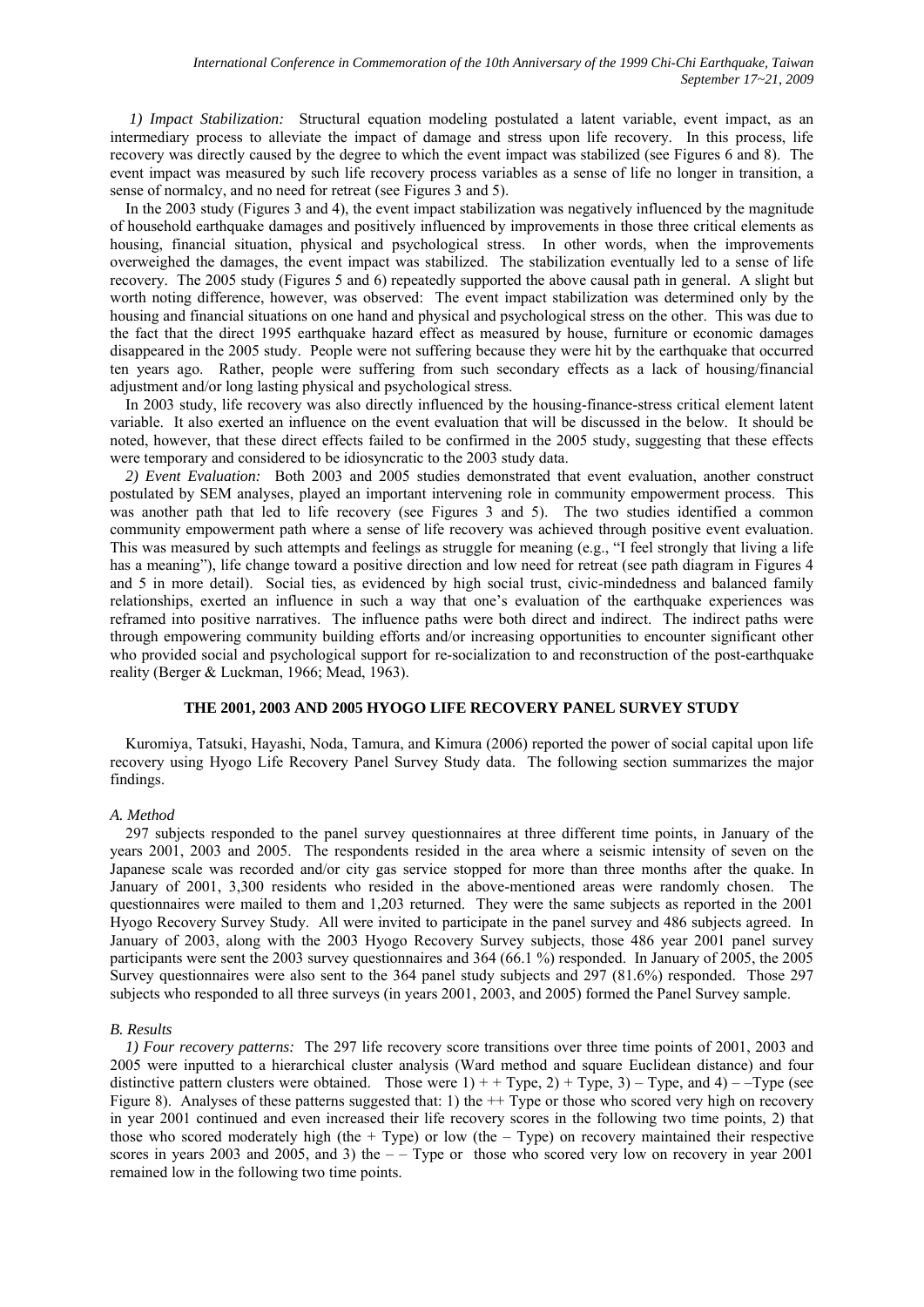*2) The* – – *Type characteristics:* Kuromiya et. al. (2006) summarized the characteristics of the 65 individuals who were categorized as being the  $-$ -Type. Demographically, they tended to be males who experienced the earthquake in their 50's to early 60's. Physical injuries were commonly experienced by them or their family members. They also tended to report severe damage to household goods. With regard to the seven critical elements, they had more chance of dwelling in public housing units, showing low social ties/low awareness of local urban commons, being highly stressed both physically and mentally, engaging in small businesses, experiencing economic damage to business, and experiencing a decrease in income.

It should be noted that although the – – Type showed a significant decrease in their life recovery scores from year 2001 to 2003, there was no further significant change after 2003, suggesting that a time factor alone cannot explain the 2003-to-2005 within-subject variance and that other factors can be suspected to account for the variance. The Seven Critical Element Model variables were introduced as between-subject factors in the repeated measure ANOVA analyses for the  $65 -$  Type subjects. Within-subject contrast tests revealed moderate to significant time-by-factor interactions from the year 2003 to 2005 in three variables. Those were 1) number of relocations, 2) level of participation in community activities, and 3) community outlook where the respondents were residing.

*3) The power of social capital upon life recovery:* The effects of relocations upon repeated measure life recovery profiles were shown in Figure 7. The 2001-to-2003 profiles all indicate downward shift among five groups, i.e., those who moved none, once, twice, three times, and four times or more after the earthquake. In comparison, those who moved more than four times scored further and deeper decline from 2003 to 2005 while the other groups remained within the same range or even mildly bounced back in the year 2005. A withinsubject contrast test from year 2003 to 2005 suggested a mild time-by-group interaction effect ( $F_{4.60}$  = 1.981,  $p=$  .109). This implied that those who were very transient and therefore considered being the least affiliated with locality were the least resilient ten years after the earthquake.

Secondly, the impact of community activity participation over a repeated measure life recovery score profiles was illustrated in Figure 8. Those who very often or sometimes participated in community activities showed a V-shape bounce-back of life recovery means while those who did not participate exhibited a steady decline in their life recovery scores. A within-subject contrast test from year 2003 to 2005 supported the significant timeby-group interaction ( $F_{2, 62} = 3.802$ , p< .05).

Finally, as Figure 9 shows, a strong V-shape bounce-back of life recovery score from 2003 to 2005 was observed among those who reported that their neighborhoods were characterized as "everybody being sociable and being involved in neighborhood events." A mild bounce-back was also found among those who described their neighborhood being "neighbors greeting to each other." In comparison, 2003 to 2005 declines of life recovery score were found among those who reported their neighborhood being "no daily interaction among neighbors", or "only neighborhood leaders being actively involved." A significant time-by-group interaction effect ( $F_{3, 61}$  = 3.489, p< .05) was also evidenced by a within-subject contrast test from year 2003 to 2005.



#### **CONCLUSION**

The current paper aimed to examine what constituted "life recovery", what facilitated it and how on a longterm basis. The study resulted in a grass roots-assessment-based working model (the seven critical element model of life recovery), which was then tested, validated and further refined by a series of empirical studies. The life recovery process and outcome model, the final product of these research endeavors, provided a framework for life recovery assistance programs and policies for future urban mega-disaster victims/survivors.

At an earlier course of life recovery (i.e., within five years), housing, income as well as physical and psychological health management issues should be addressed in order to alleviate the event impact. This leads to a sense of normalcy and stability in everyday life. Policies and programs geared toward this objective include provisions of many different types of temporal and permanent housing units, grants and low interest loans, and other housing related programs, monetary compensations and grants for livelihood assistance, public health care services including stress management programs.